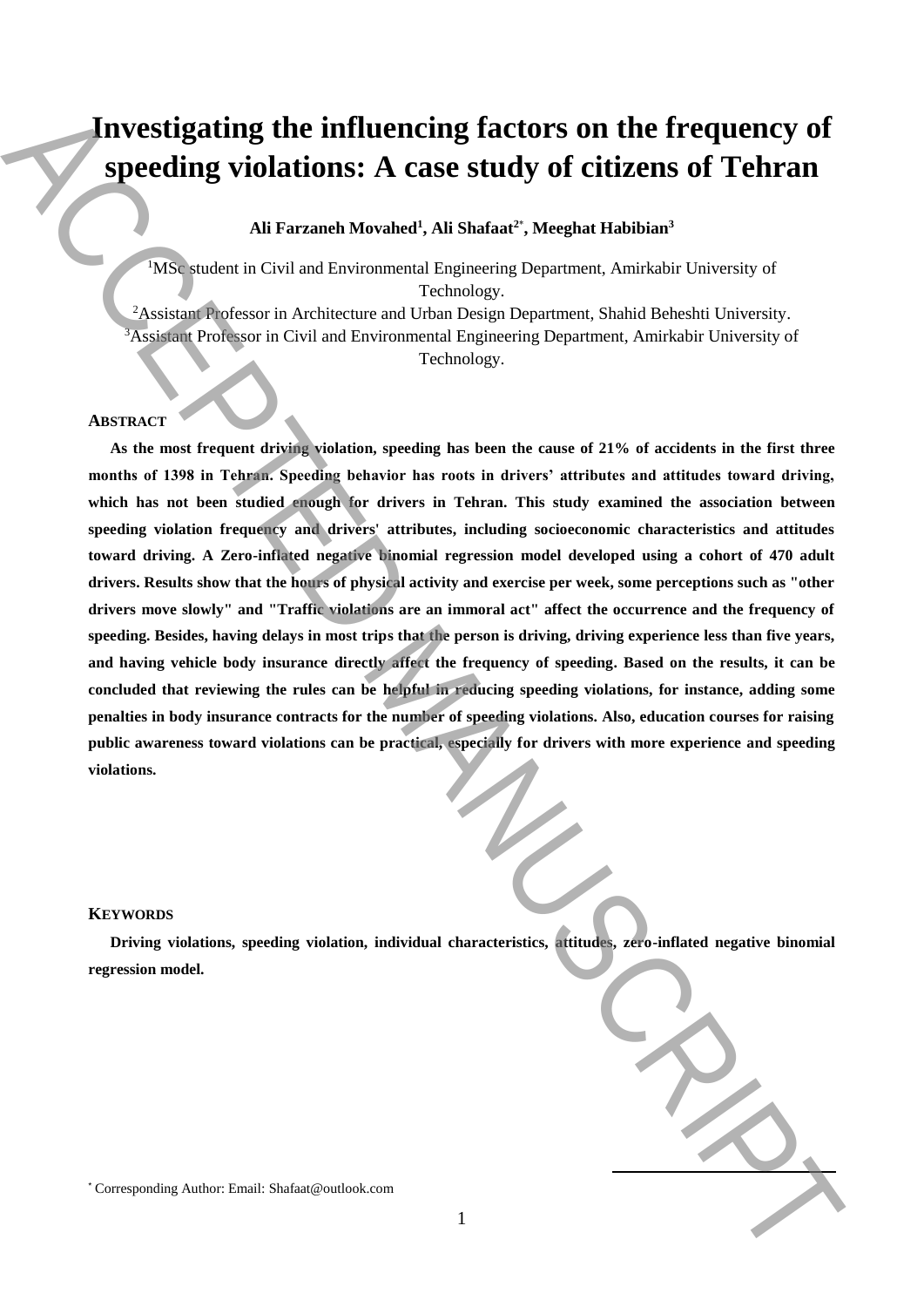## **1. Introduction**

Vehicle, human factors, and the environment are the three main factors whose interactions influence road safety [1]. In Iran's major metropolitans such as Tehran and Mashhad, speeding is the most frequent unsafe traffic violation [2]. Previous studies showed that human errors and traffic violations are among the most important factors in accidents [3]. This was the reason that many studies were conducted on traffic violations [4-6]. The studies found that vehicle characteristics and factors such as possessing insurance influence overspeeding.

Other studies show that in addition to other individual characteristics, the chance of speeding increases by increasing drivers' experience and capability [7, 8]. It also is emphasized in the literature that drivers typically attempt to save time, and this is one of the main reasons of traffic violation [9]. The root cause for such attempts is that they are under time pressure (as they are late), and driving in such situations increases the chance of speeding as well as other violation [10]. Moreover, studies show that anger and not trusting in traffic laws' efficiency are positively correlated with traffic violation  $[11]$ . This study investigates the relationship between personal characteristics and the number of overspeeding in a short period using a count model. The model is introduced in the methodology section. **1.** Interaction the context value of the marginal effect value of  $\mathbf{y}$  is the marginal effect value of the marginal effect value of the marginal effect value of the marginal effect value of the marginal effect value

#### **2. Methodology**

Count models were used to estimate the frequency of events and have been used widely in traffic and safety engineering. The problem is that since in many cases, the number of occurrences has excessive zero observations. The model should address this issue, otherwise; the model fitness decreases.

In such a situation, if the data has overdispersion and the mean and variance of the dependent variable are not equal, a Zero-inflated negative binomial should be used to address both issues. Finally, according to the confirmation of the conditions mentioned for the dependent variable in this study (i. e., frequency of over speeding), a zero-inflated negative binomial model was used [12]:

$$
y_i = 0 \qquad P = p_i + (1 - p_i) \left[ \frac{1/\alpha}{(1/\alpha) + \lambda_i} \right] \qquad (1)
$$

$$
\begin{array}{ll} y_i = y \\ y = 1, 2, 3, \dots \end{array} \qquad P = (1 - p_i) \left[ \frac{r((1/\alpha) + y)u_i^{\frac{1}{\alpha}}(1 - u_i)^y}{r(\frac{1}{\alpha})y!} \right] \qquad (2)
$$

Equation 1, calculates the probability of  $y_i$  equal to zero, and equation 2, is the probability of  $y_i$  (number of violations) equals to the *y* (positive numbers). To test the zero inflation assumption, Vuong statistic is computed and reported in Table 1. As can be seen, it is larger than 2.58, which shows that the data has excessive zeros.

## **3. Sample**

Data collected using a designed self-reported questionnaire. Drivers who had access to their traffic violation records were asked to participate. In Iran, drivers can inquire about traffic violations online using data on the back of their vehicle registration card. The questionnaire was distributed on paper and online. The response rate was approximately 20%, and in the end, 600 drivers participated.

According to the Cochran formula, for a population of 7 million and a significance level of 95%, the minimum sample size should be 384. After the screening procedure, 470 valid responses remained, which were used to build the model. This sample size is larger than the minimum recommendation based on calculating the Cochran formula.

#### **4. Results and Discussion**

The model was built using independent variables reported in Table 1. However, different combinations of other variables such as age, sex, education, and income level have been tested but no significant correlation was found based on the sample data.

Table 1 reported the variables that are either related to zero violation probability for safe drivers, and the variables that correlated to the number of violations. Log-likelihood was used in model estimation and the comparison between the maximum log-likelihood and restricted log-likelihood (constant only) shows the model significance.

The results show that having collision insurance; as an essential variable with a marginal effect of 0.204 increases the likelihood of over speeding. This significance may be since people with full-option collision insurance are more confident about possible compensation.

The results consistent with previous studies reveal that drivers who believe they are late on appointment that need driving [9, 10] and drivers with more than five years of driving experience [5] are more likely to have a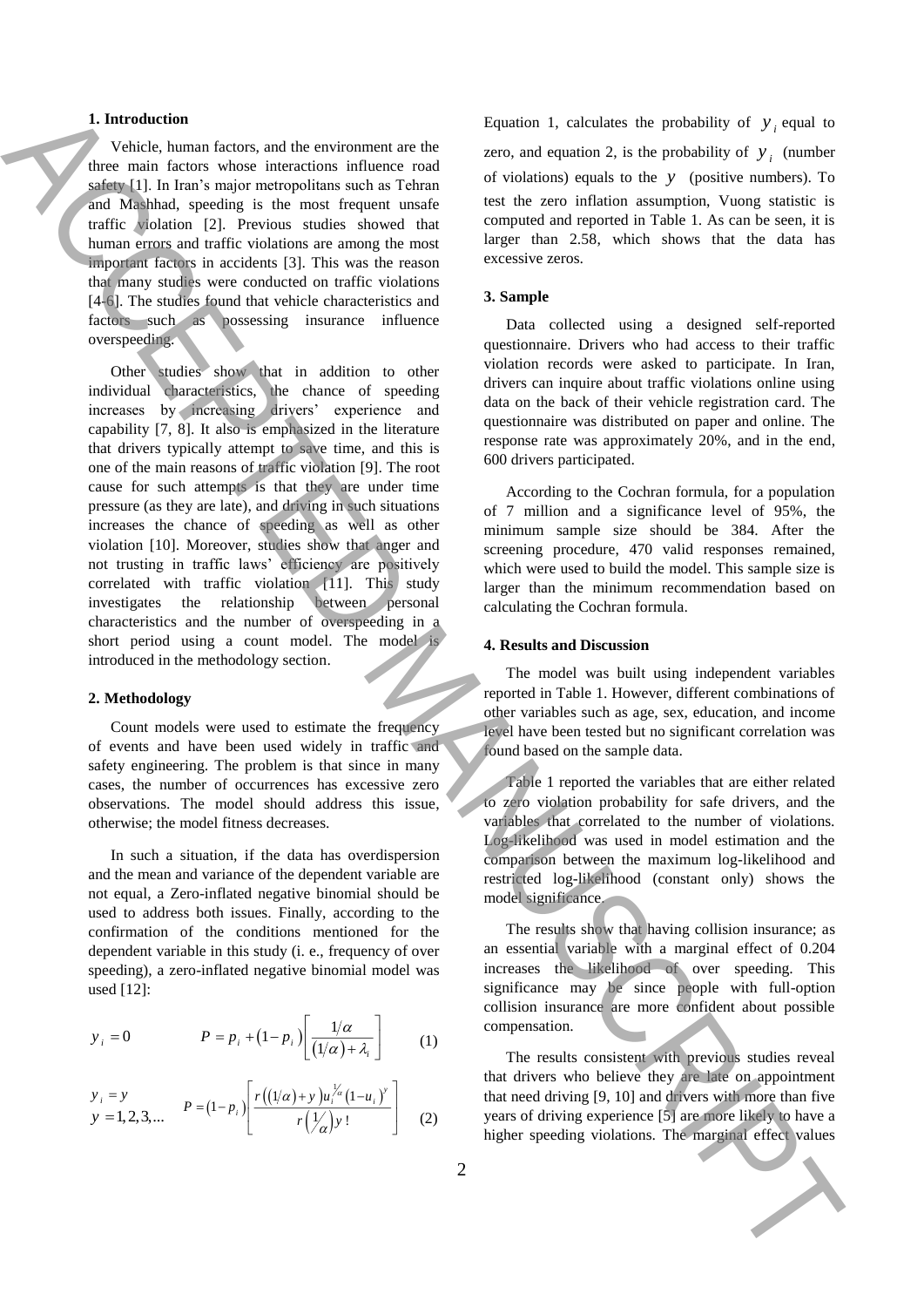| Table 1. Zero-inflated negative binomial estimation of traffic |
|----------------------------------------------------------------|
| violation frequency in                                         |

|  | of these two variables are equal to $0.064$ and $0.152$ ,<br>respectively.                                            |          |           |                    | individual lifestyle, driving experience, and theoretical<br>factors related to violations) and applying the zero-<br>inflated negative binomial method. The results showed |  |  |
|--|-----------------------------------------------------------------------------------------------------------------------|----------|-----------|--------------------|-----------------------------------------------------------------------------------------------------------------------------------------------------------------------------|--|--|
|  | Table 1. Zero-inflated negative binomial estimation of traffic<br>violation frequency in                              |          |           |                    | that having facilities that reassure the driver that the<br>collision damage will be compensated, leads to more                                                             |  |  |
|  | Variable                                                                                                              | β        | t value   | Marginal<br>effect | speeding violations. Safety planners in this regard can<br>restrict the use of these facilities for violators by                                                            |  |  |
|  | <b>Negative Binomial Count Model</b>                                                                                  |          |           |                    | applying the correct rules. Based on the results, having                                                                                                                    |  |  |
|  | Constant                                                                                                              | $-1.388$ | $-7.98$   |                    | more driving experience and wrong attitudes towards                                                                                                                         |  |  |
|  | Collision Insurance (1 if                                                                                             |          |           |                    | driving and violations can increase the likelihood of                                                                                                                       |  |  |
|  | has the insurance, 0<br>otherwise)                                                                                    | 0.580    | 3.29      | 0.204              | higher speeding violations. In this way, education<br>courses for raising public awareness toward violations                                                                |  |  |
|  | Driver's experience (1<br>if it is more than 5                                                                        | $-0.436$ | $-1.69$   | $-0.152$           | can be practical, especially for drivers with more<br>experience and speeding violations.                                                                                   |  |  |
|  | years, 0 otherwise)<br>Driver believes he/she<br>is late on appointment                                               |          |           |                    | 6. References                                                                                                                                                               |  |  |
|  | which need driving (0                                                                                                 |          |           |                    | [1] P. Roess, S. Prassas, R. Mcshane,<br>Traffic                                                                                                                            |  |  |
|  | strongly disagree, 1                                                                                                  | 0.182    | .89       | 0.064              | Engineering, Pearson Prentice Hall, 2004.                                                                                                                                   |  |  |
|  | disagree, 2 neutral, 3                                                                                                |          |           |                    | [2] Speed limit violation, topmost traffic violations, in,                                                                                                                  |  |  |
|  | agree, 4 strongly agree)                                                                                              |          |           |                    | 2018.                                                                                                                                                                       |  |  |
|  | Zero violation probability state as logistic function                                                                 |          |           |                    | [3] J. Reason, A. Manstead, S. Stradling, J. Baxter, K.                                                                                                                     |  |  |
|  | Constant                                                                                                              | $-7.017$ | $-1.85$   |                    | Campbell, Errors and violations on the roads: a real<br>distinction?, Ergonomics, 33(10-11) (1990) 1315-1332.                                                               |  |  |
|  | Physical activity (hours                                                                                              |          |           |                    | [4] W. Elias, Y. Shiftan, Ethnic groups differences in                                                                                                                      |  |  |
|  | per week)                                                                                                             | $-1.502$ | $-1.72$   | 0.034              | regard to social networks, daily activity patterns, and                                                                                                                     |  |  |
|  | Driver believe that                                                                                                   |          |           |                    | driving behavior, Transportation research part F: traffic                                                                                                                   |  |  |
|  | violating traffic laws is                                                                                             |          |           |                    | psychology and behaviour, 46 (2017) 316-328.                                                                                                                                |  |  |
|  | unethical (0 strongly                                                                                                 | 2.901    | 2.23      | $-0.066$           | [5] A. Stephens, M. Nieuwesteeg, J. Page-Smith, M.                                                                                                                          |  |  |
|  | disagree, 1 disagree, 2<br>neutral, 3 agree, 4                                                                        |          |           |                    | Fitzharris, Self-reported speed compliance and attitudes                                                                                                                    |  |  |
|  | strongly agree)                                                                                                       |          |           |                    | towards speeding in a representative sample of drivers                                                                                                                      |  |  |
|  | Driver believe that                                                                                                   |          |           |                    | in Australia, Accident Analysis & Prevention, 103<br>$(2017)$ 56-64.                                                                                                        |  |  |
|  | other drivers move slow                                                                                               |          |           |                    | [6] G. Zhang, K.K. Yau, X. Gong, Traffic violations in                                                                                                                      |  |  |
|  | (0 strongly disagree, 1                                                                                               | $-1.186$ | $-1.86$   | 0.027              | Guangdong Province of China: speeding and drunk                                                                                                                             |  |  |
|  | disagree, 2 neutral, 3                                                                                                |          |           |                    | driving, Accident Analysis & Prevention, 64 (2014) 30-                                                                                                                      |  |  |
|  | agree, 4 strongly agree)                                                                                              |          |           |                    | 40.                                                                                                                                                                         |  |  |
|  | Number of observation                                                                                                 |          | 470       |                    | [7] J. Shi, Y. Bai, X. Ying, P. Atchley, Aberrant driving                                                                                                                   |  |  |
|  | LL                                                                                                                    |          | $-339.03$ |                    | behaviors: A study of drivers in Beijing, Accident                                                                                                                          |  |  |
|  | Restricted LL                                                                                                         |          | $-350.87$ |                    | Analysis & Prevention, 42(4) (2010) 1031-1040.                                                                                                                              |  |  |
|  | α                                                                                                                     |          | 1.35      |                    | [8] C.-M. Tseng, Speeding violations related to a<br>driver's social-economic demographics and the most                                                                     |  |  |
|  | 18.13 (0.0004)                                                                                                        |          |           |                    | frequent driving purpose in Taiwan's male population,                                                                                                                       |  |  |
|  | Chi-squared Test                                                                                                      |          |           |                    | Safety science, 57 (2013) 236-242.                                                                                                                                          |  |  |
|  | Vuong statistic<br>3.60                                                                                               |          |           |                    | [9] S. Salminen, E. Lähdeniemi, Risk factors in work-                                                                                                                       |  |  |
|  |                                                                                                                       |          |           |                    | related traffic, Transportation research part F: traffic                                                                                                                    |  |  |
|  | Three variables are also significant in the sub-model                                                                 |          |           |                    | psychology and behaviour, $5(1)$ (2002) 77-86.                                                                                                                              |  |  |
|  | for zero violation probability state (including duration                                                              |          |           |                    | [10] Y. Xu, Y. Li, L. Jiang, The effects of situational                                                                                                                     |  |  |
|  | of physical activity per week, believing that violating                                                               |          |           |                    | factors and impulsiveness on drivers' intentions to                                                                                                                         |  |  |
|  | traffic laws is unethical, and believing that other drivers<br>move slowly), indirectly affecting the frequency of    |          |           |                    | violate traffic rules. Difference of driving experience,<br>Accident Analysis & Prevention, 62 (2014) 54-62.                                                                |  |  |
|  |                                                                                                                       |          |           |                    | [11] T. Zhang, A.H. Chan, W. Zhang, Dimensions of                                                                                                                           |  |  |
|  | speeding violations.                                                                                                  |          |           |                    | driving anger and their relationships with aberrant                                                                                                                         |  |  |
|  | 5. Conclusions                                                                                                        |          |           |                    | driving, Accident Analysis & Prevention, 81 (2015)<br>124-133.                                                                                                              |  |  |
|  | This article intended to contribute to the literature by                                                              |          |           |                    | [12] P. Washington, G. Karlaftis, L. Mannering,                                                                                                                             |  |  |
|  | using a relatively complete set of variables (including<br>socioeconomic<br>variables,<br>vehicle<br>characteristics, |          |           |                    | Statistical and econometric methods for transportation                                                                                                                      |  |  |
|  |                                                                                                                       |          |           |                    | data analysis, in: Count data models, 2011, pp. 283-                                                                                                                        |  |  |
|  |                                                                                                                       |          |           |                    | 302.                                                                                                                                                                        |  |  |
|  |                                                                                                                       |          |           |                    |                                                                                                                                                                             |  |  |
|  |                                                                                                                       |          |           |                    |                                                                                                                                                                             |  |  |
|  |                                                                                                                       |          |           |                    | 3                                                                                                                                                                           |  |  |
|  |                                                                                                                       |          |           |                    |                                                                                                                                                                             |  |  |

#### **5. Conclusions**

## **6. References**